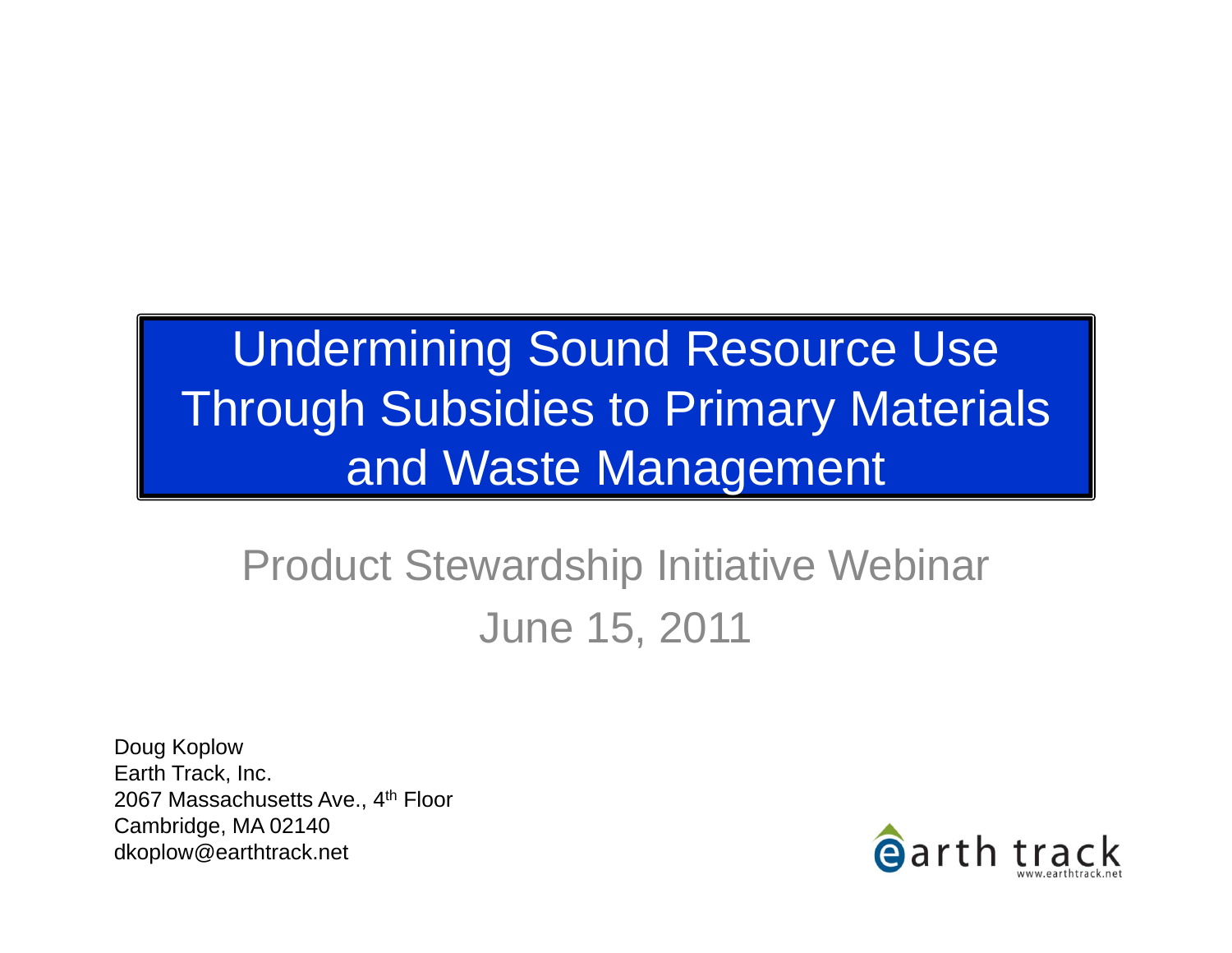### Benefits of Recycling: Energy Savings



Source: Jeff Morris, Sound Resource Management Group, 2011

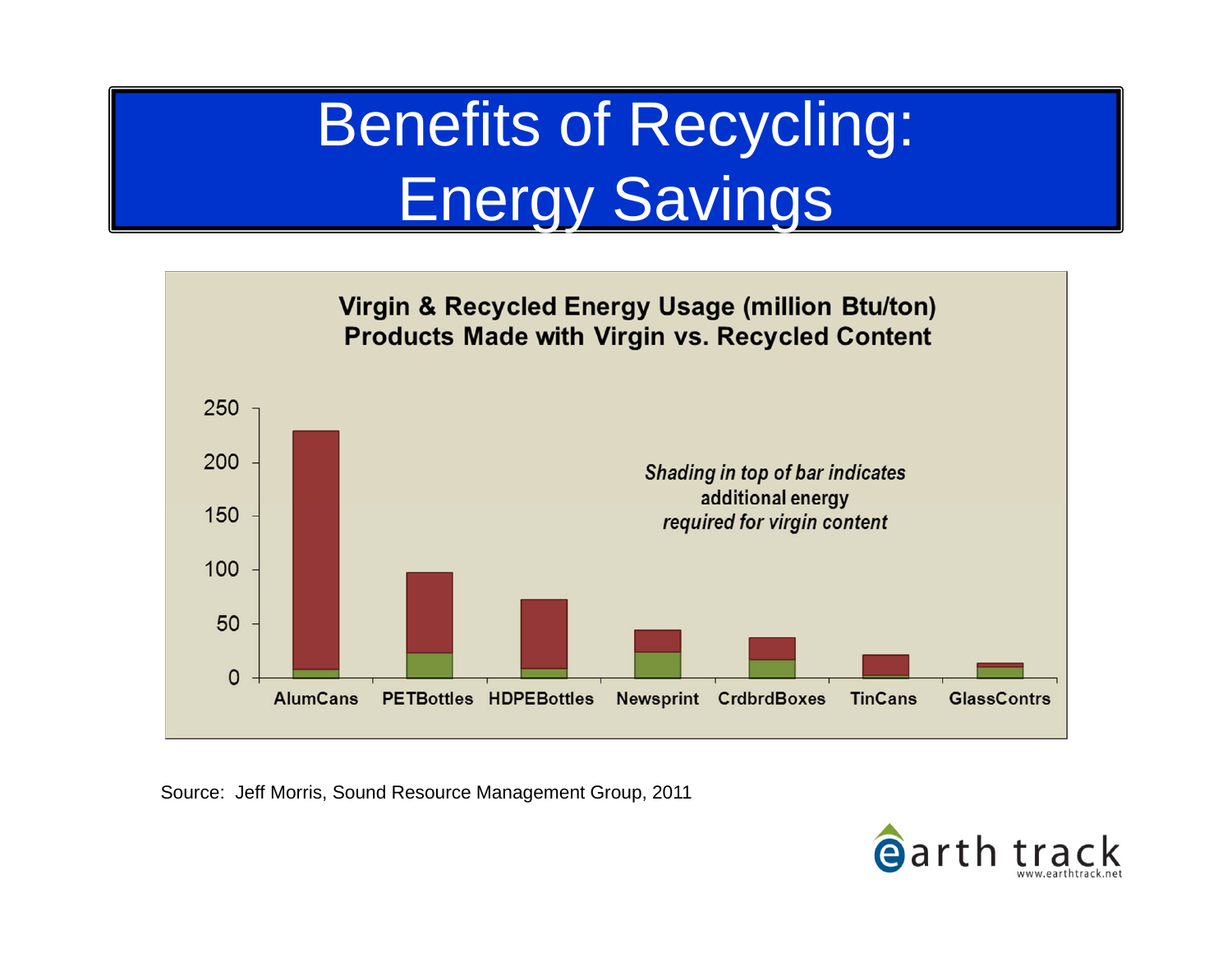### Benefits of Recycling: Lower GHG Footprint

| Per Ton Estimates of GHG Emissions Emitted (Avoided), MTCO2e    |                              |                    |               |                     |                     |
|-----------------------------------------------------------------|------------------------------|--------------------|---------------|---------------------|---------------------|
| <b>Material</b>                                                 | <b>If Source-</b><br>reduced | <b>If Recycled</b> | If Landfilled | <b>If Combusted</b> | <b>If Composted</b> |
| <b>Aluminum Cans</b>                                            | (8.26)                       | (13.61)            | 0.04          | 0.05                | <b>NA</b>           |
| Carpet                                                          | (4.02)                       | (7.22)             | 0.04          | 0.66                | <b>NA</b>           |
| <b>Mixed Metals</b>                                             | <b>NA</b>                    | (5.40)             | 0.04          | (1.05)              | <b>NA</b>           |
| Mixed Paper (residential)                                       | <b>NA</b>                    | (3.51)             | (0.03)        | (0.51)              | <b>NA</b>           |
| <b>Corrugated Containers</b>                                    | (5.60)                       | (3.10)             | 0.08          | (0.51)              | <b>NA</b>           |
| <b>Mixed Recyclables</b>                                        | <b>NA</b>                    | (2.87)             | (0.05)        | (0.44)              | <b>NA</b>           |
| <b>Personal Computers</b>                                       | (55.78)                      | (2.26)             | 0.04          | (0.17)              | <b>NA</b>           |
| <b>Steel Cans</b>                                               | (3.19)                       | (1.80)             | 0.04          | (1.54)              | <b>NA</b>           |
| PET                                                             | (2.07)                       | (1.52)             | 0.04          | 1.28                | <b>NA</b>           |
| <b>Mixed Plastics</b>                                           | <b>NA</b>                    | (1.50)             | 0.04          | 1.29                | <b>NA</b>           |
| <b>Tires</b>                                                    | (4.34)                       | (0.39)             | 0.04          | 0.51                | <b>NA</b>           |
| Glass                                                           | (0.53)                       | (0.28)             | 0.04          | 0.05                | <b>NA</b>           |
| <b>Food Scraps</b>                                              | 0.00                         | <b>NA</b>          | 0.75          | (0.13)              | (0.20)              |
| Leaves                                                          | 0.00                         | <b>NA</b>          | (0.54)        | (0.16)              | (0.20)              |
| Source: US EPA, Waste Reduction Model (WARM), accessed 6/13/11. |                              |                    |               |                     |                     |

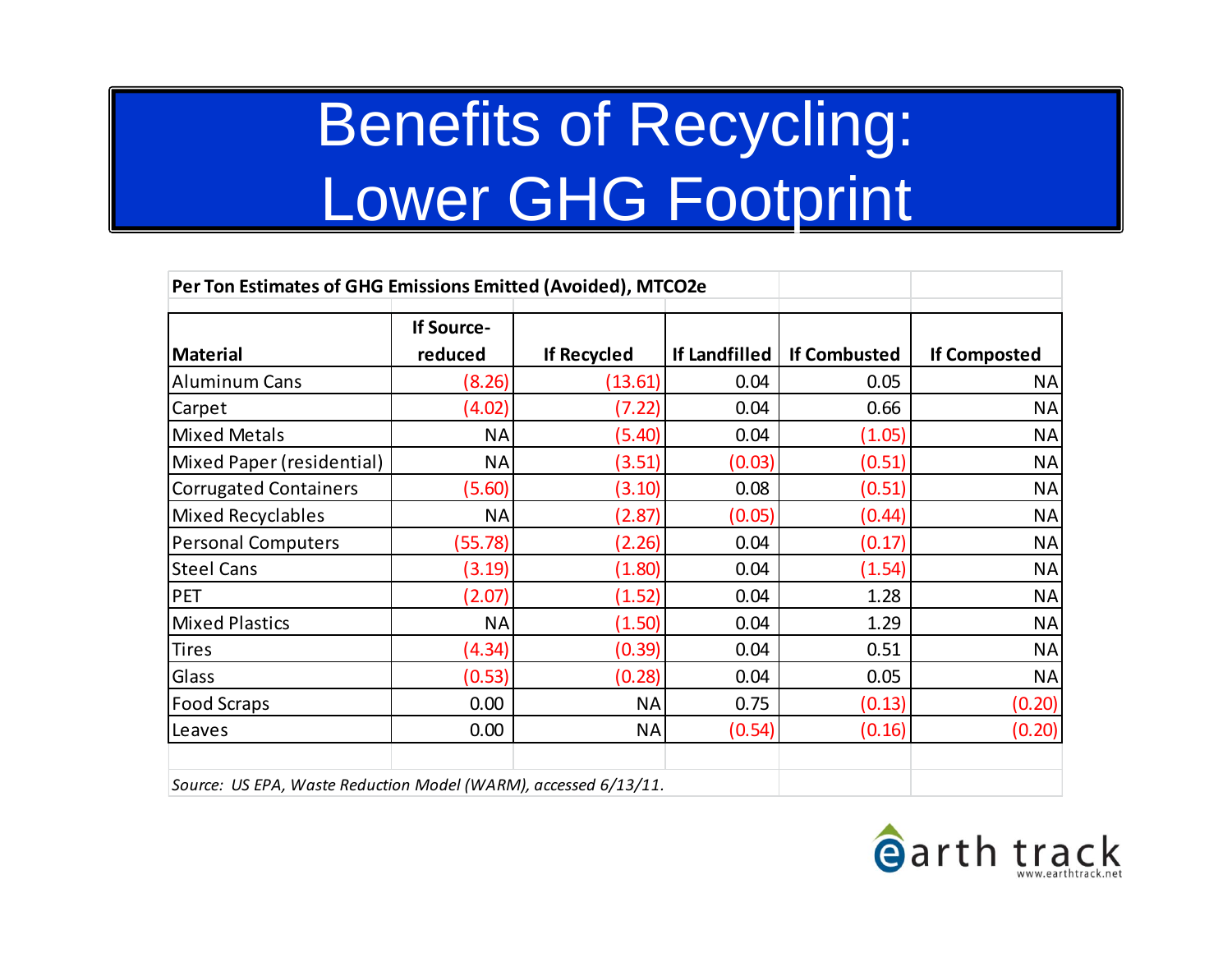### Largest Sources of GHG in US Include Some Relevant Sectors



 $TgCO<sub>2</sub>Eq.$ 

Derivative impact through energy-intensive primary production processes.

Source: US EPA, *Inventory of U.S. Greenhouse Gas Emissions and Sinks, 1990-2009*, April 2011.

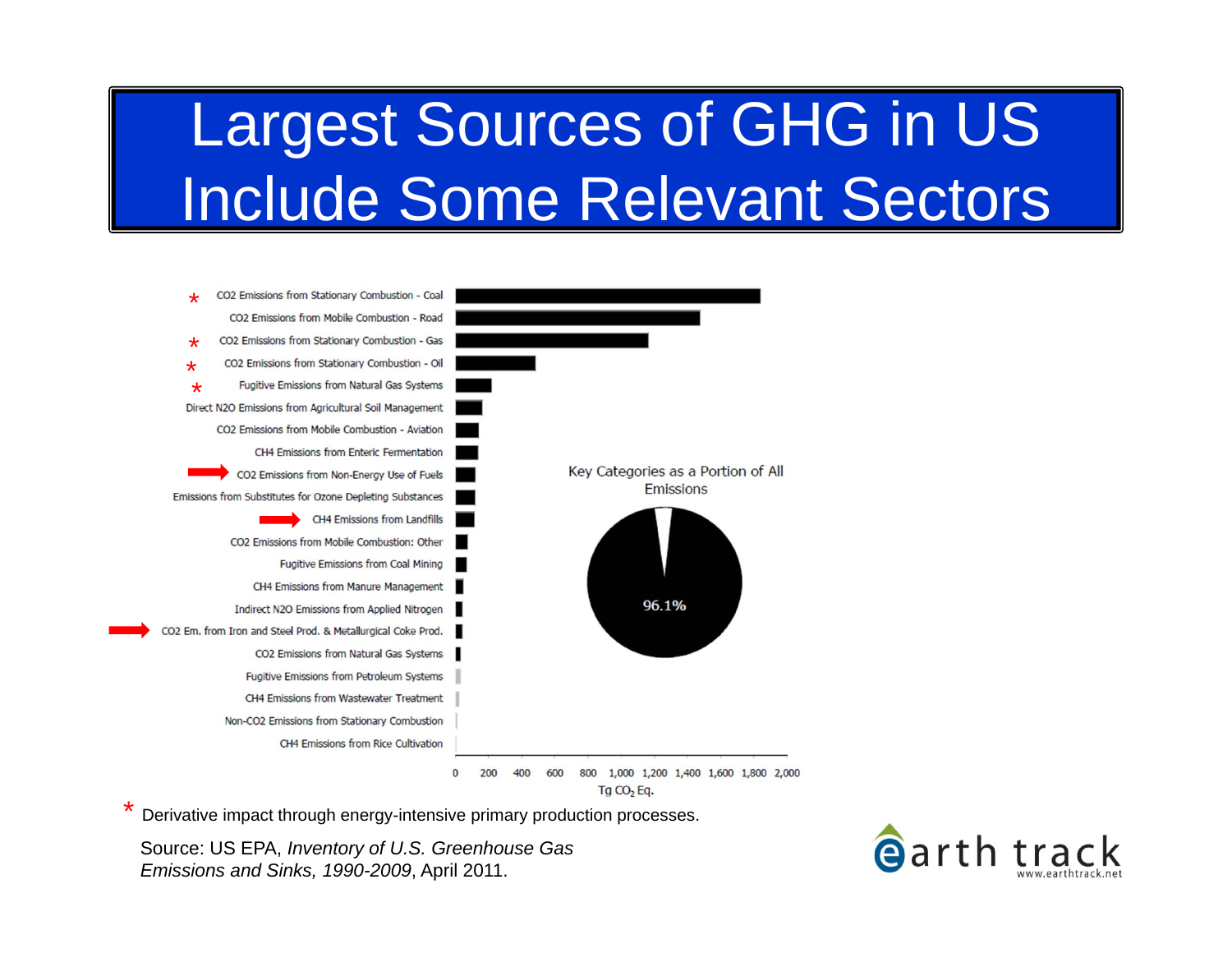# Largest *Industrial* Sources of GHG Include Many Relevant Sectors



Figure 4-1: 2009 Industrial Processes Chapter Greenhouse Gas Sources

Source: US EPA, *Inventory of U.S. Greenhouse Gas Emissions and Sinks, 1990-2009*, April 2011.

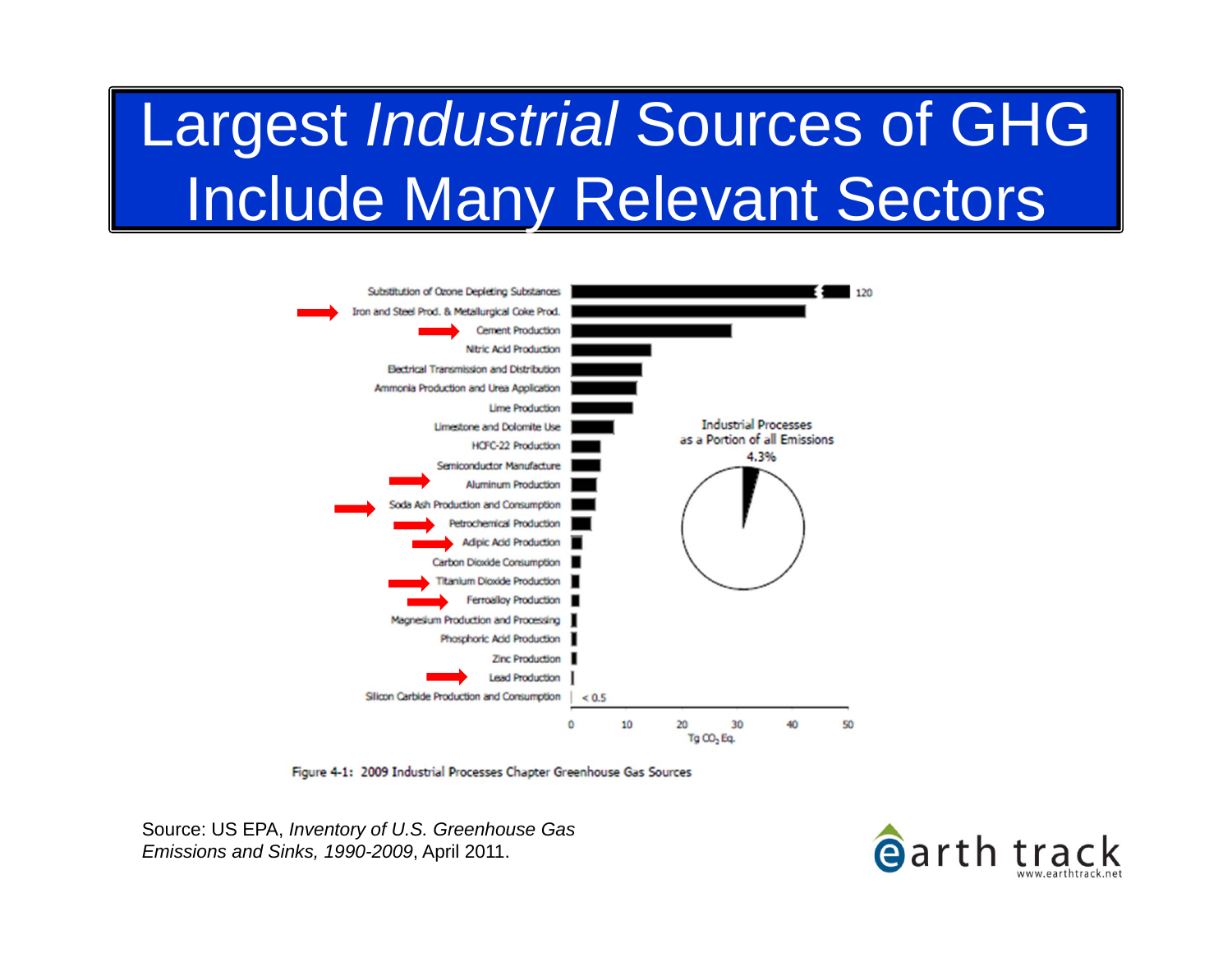# Benefits of Recycling: Reduced Pressure on Ecosystems

|                                                                         |    | <b>World Mine</b><br>Production, | <b>Demand from</b><br><b>Electronics Sector</b> | <b>Electronics sector</b><br>demand/mine |
|-------------------------------------------------------------------------|----|----------------------------------|-------------------------------------------------|------------------------------------------|
| <b>Metal</b>                                                            |    | 2007 (t/yr)                      | (t/yr)                                          | production                               |
| Silver                                                                  | Ag | 20,000                           | 6,000                                           | 30%                                      |
| Gold                                                                    | Au | 2,500                            | 250                                             | 10%                                      |
| Palladium                                                               | Pd | 215                              | 32                                              | <b>15%</b>                               |
| Platinum                                                                | Pt | 220                              | 13                                              | 6%                                       |
| Ruthenium                                                               | Ru | 30                               | 6                                               | 20%                                      |
| Copper                                                                  | Cu | 16,000,000                       | 4,500,000                                       | 28%                                      |
| Tin                                                                     | Sn | 275,000                          | 90,000                                          | 33%                                      |
| Antimony                                                                | Sb | 130,000                          | 65,000                                          | 50%                                      |
| Cobalt                                                                  | Co | 58,000                           | 11,000                                          | <b>19%</b>                               |
| <b>Bismuth</b>                                                          | Bi | 5,600                            | 900                                             | <b>16%</b>                               |
| Selenium                                                                | Se | 1,400                            | 240                                             | <b>17%</b>                               |
| Indium                                                                  | In | 480                              | 380                                             | 79%                                      |
|                                                                         |    |                                  |                                                 |                                          |
| Source: Christian Hageluken, Umicore Precious Metals Refining,          |    |                                  |                                                 |                                          |
| presentation at the Basel Convention, Geneva Switzerland, 7 Sept. 2007. |    |                                  |                                                 |                                          |

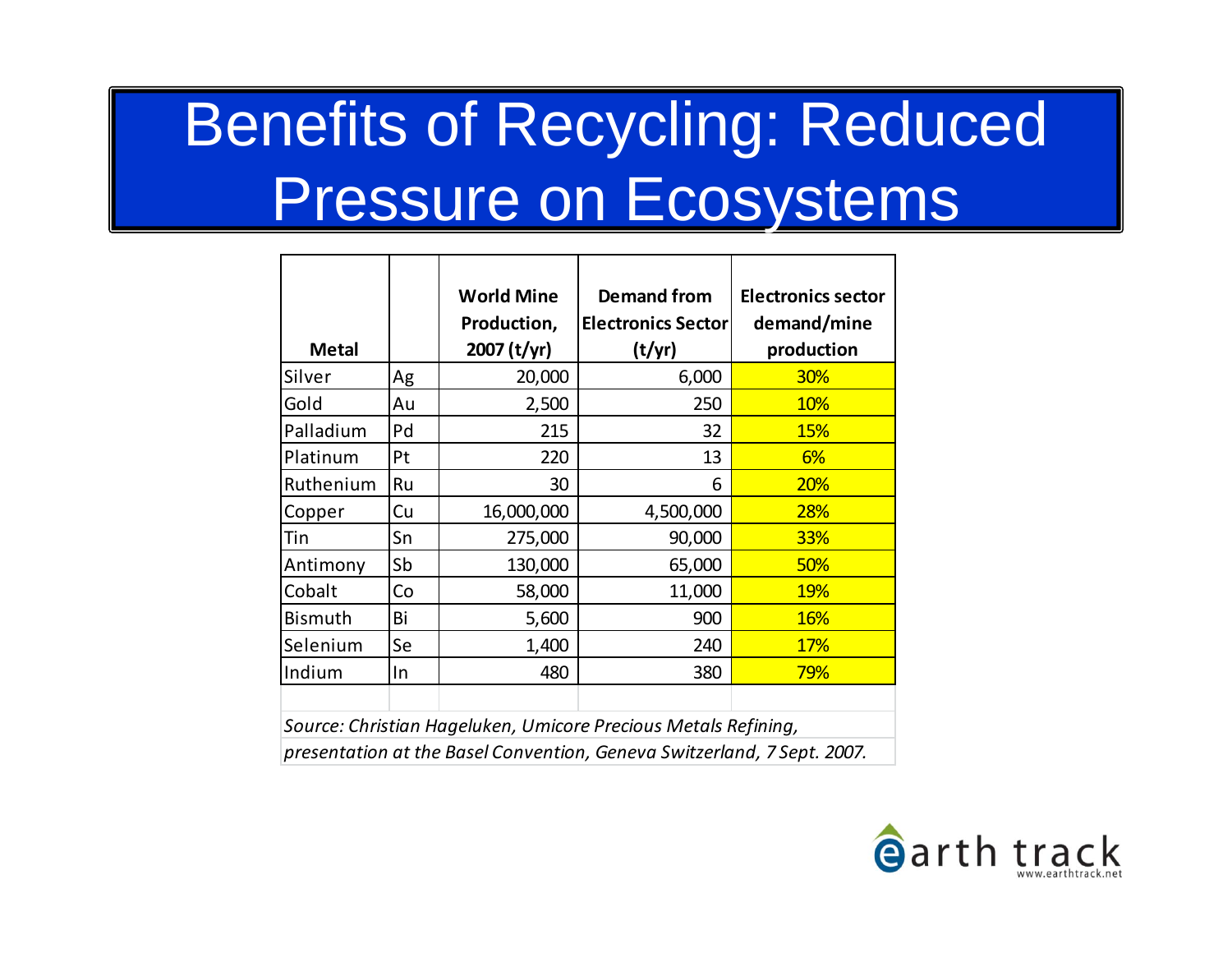# Status Check: Most Materials Still Thrown Away

| <b>Material</b><br>Total metals                                                | (Mil. Tons)<br>68.43<br>11.78<br>15.62<br>3.4<br>1.89<br>20.91<br>29.83<br>7.49<br>12.73 | <b>Disposed</b><br>37.9%<br>74.5%<br>66.5%<br>79.7%<br>31.2%<br>65.5%<br>92.9%<br>85.7% |
|--------------------------------------------------------------------------------|------------------------------------------------------------------------------------------|-----------------------------------------------------------------------------------------|
| Paper and paperboard<br>Glass<br>Steel<br>Aluminum<br>Other nonferrous metalst |                                                                                          |                                                                                         |
|                                                                                |                                                                                          |                                                                                         |
|                                                                                |                                                                                          |                                                                                         |
|                                                                                |                                                                                          |                                                                                         |
|                                                                                |                                                                                          |                                                                                         |
|                                                                                |                                                                                          |                                                                                         |
| Plastics<br>Rubber and leather<br><b>Textiles</b><br>Wood                      |                                                                                          |                                                                                         |
|                                                                                |                                                                                          |                                                                                         |
|                                                                                |                                                                                          |                                                                                         |
|                                                                                |                                                                                          | 85.1%                                                                                   |
|                                                                                | 15.84                                                                                    | 85.9%                                                                                   |
| Other materials                                                                | 4.64                                                                                     | 73.5%                                                                                   |
| Total materials in products                                                    | 171.65                                                                                   | 64.3%                                                                                   |
| Other wastes                                                                   |                                                                                          |                                                                                         |
| Food, other‡                                                                   | 34.29                                                                                    | 97.5%                                                                                   |
| Yard trimmings                                                                 | 33.2                                                                                     | 40.1%                                                                                   |
| Miscellaneous inorganic wastes                                                 | 3.82                                                                                     | $^{\sim}100\%$                                                                          |
| Total other wastes                                                             | 71.31                                                                                    | 70.9%                                                                                   |
| <b>Total municipal solid waste</b>                                             | 242.96                                                                                   | 66.2%                                                                                   |

MSW organics for composting; Totals may not add due to rounding.

US EPA, *Municipal Solid Waste Generation, Recycling, and Disposal in the United States: Facts and Figures for 2009* 

- Discard rates < 50% only for paper and "other non-ferrous metals."
- Recovery rate of aluminum overall quite low, despite surging prices.
- Many materials with recovery rates less than 20%.

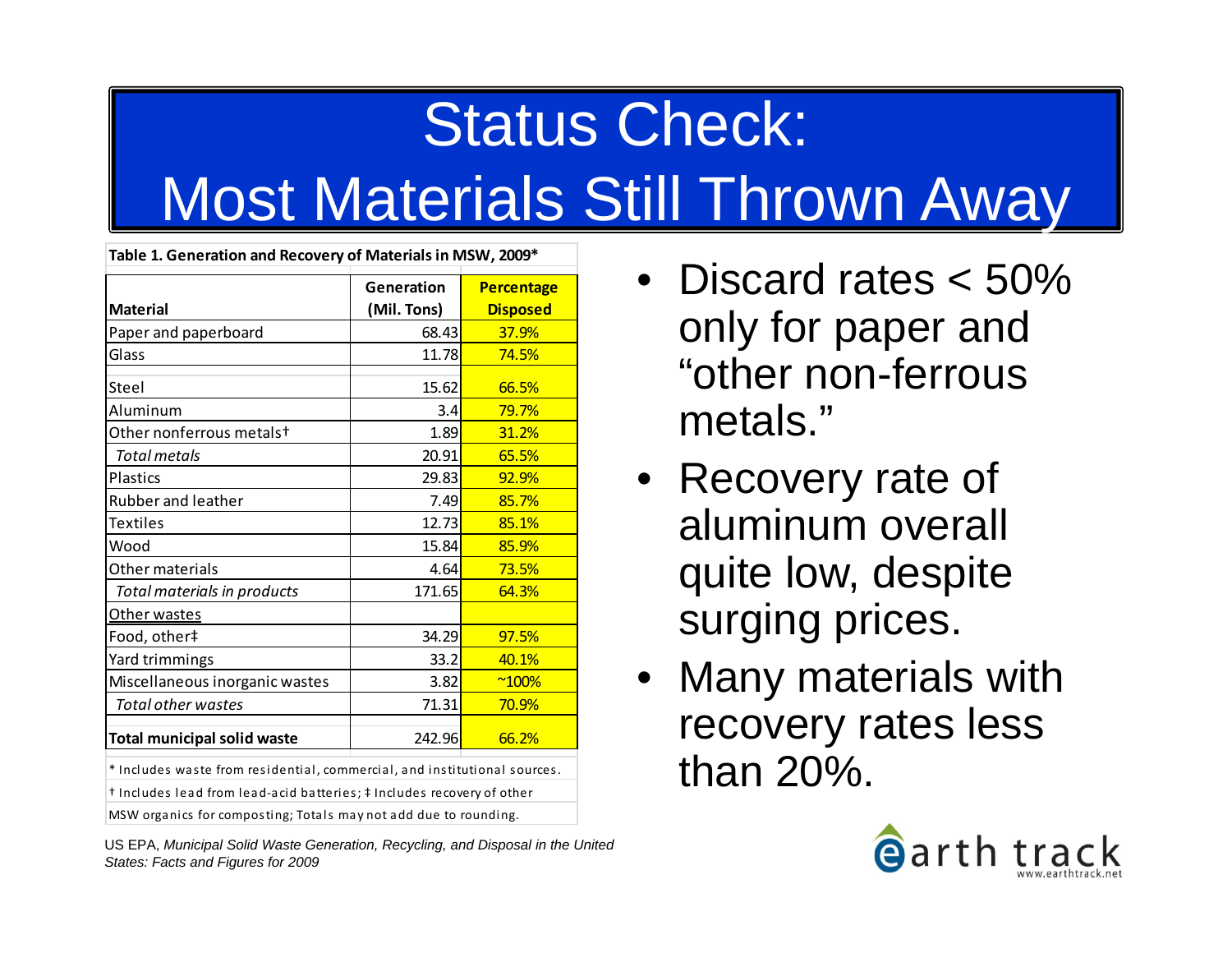# Status Check: Landfills and WTE Dominate MSW Management



US EPA, *Municipal Solid Waste Generation, Recycling, and Disposal in the United States: Facts and Figures for 2009* 

- 66.2% of tonnage ends up in landfills or incinerators.
- WTE with proper pollution controls:
	- Better than landfilling.
	- But still among lowest value outlets for materials in MSW.

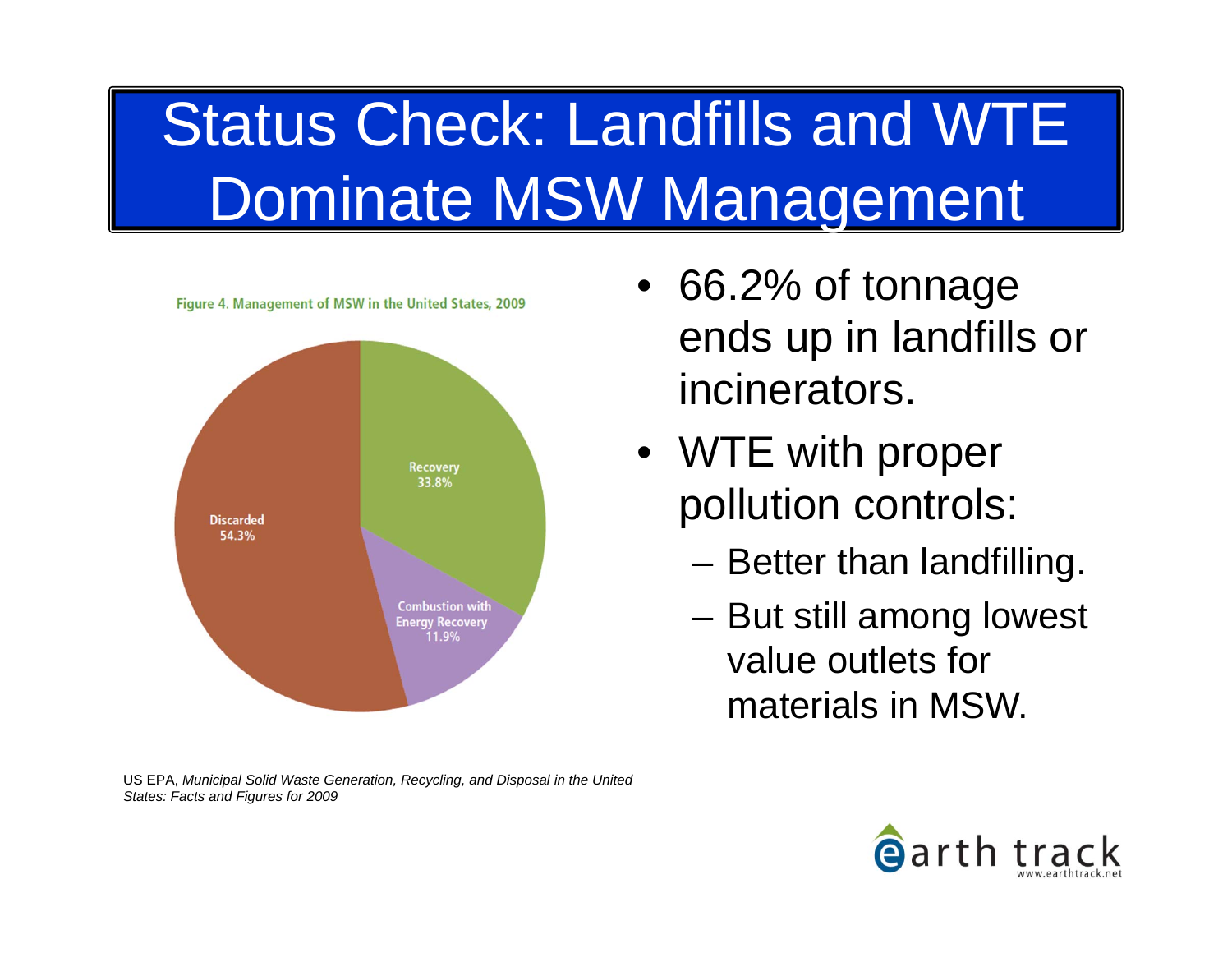#### How Subsidies Harm Recycling and Reuse

- • **Input prices.** Prices of secondary materials are normally derivative of primary materials.
	- –Direct subsidies to mining reduces the market clearing price of primary materials.
	- Subsidies to energy or water erode financial value of recovering these inputs through recycling and reuse.
- $\bullet$  **GHG benefits** of recycling are high, but remain uncaptured without carbon constraints.
- • **Disposal subsidies.** Recycling competes with landfilling and incineration.
	- Subsidies to WTE and landfilling are common.
	- – Drive down the costs that recycling helps avoid, diminishing the value of recycling.
- • **Cross-subsidies**
	- Poor regulation of contaminants in the recycle stream.
	- Little enforcement of Waste Bans.
	- Diversion of unclaimed bottle deposits by States rather than curbside programs.
- •**Illustrative**, not comprehensive, list of subsidies follows.

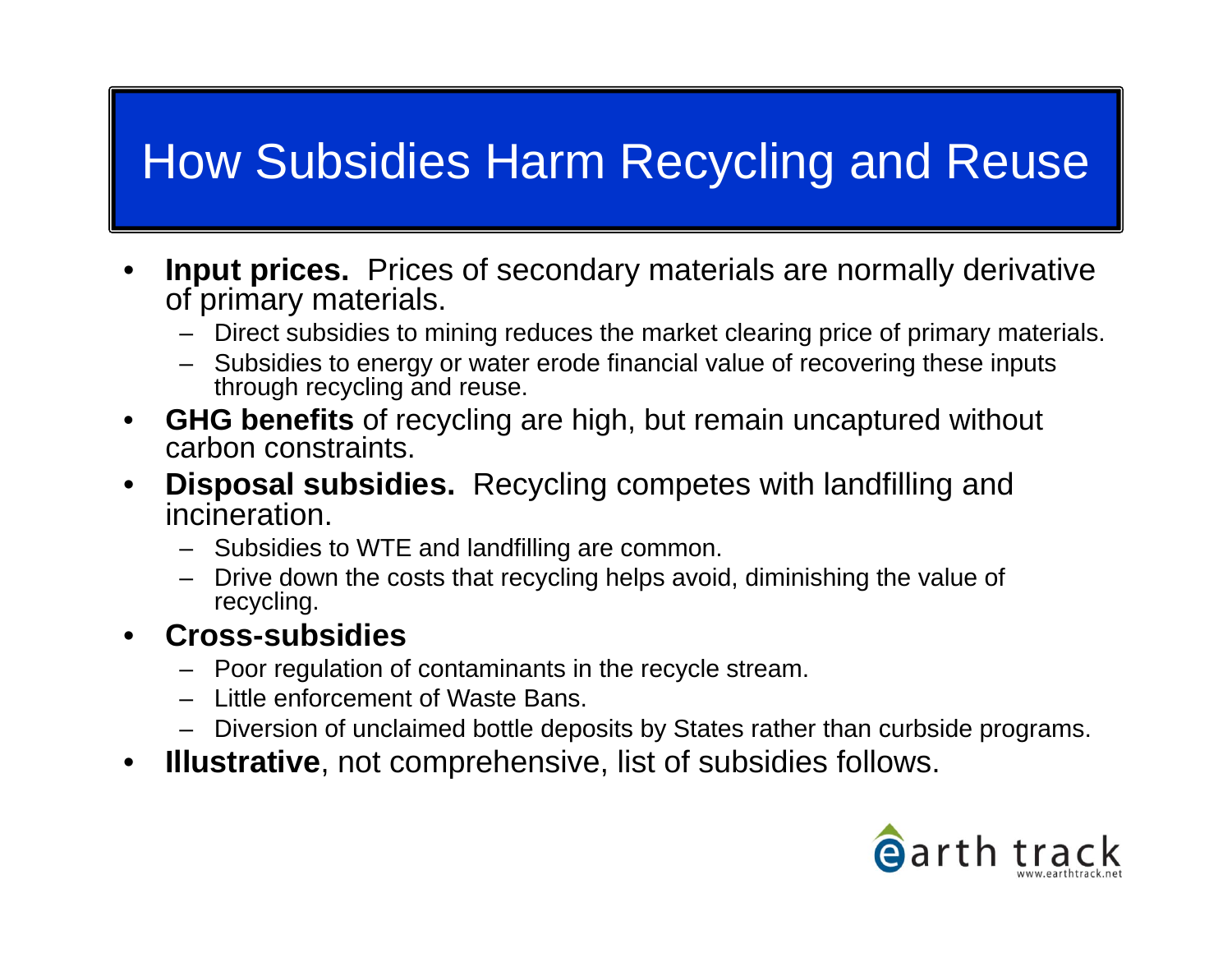### Subsidies to Extraction

|                                                                                                 | \$mils/year | <b>Beneficiary materials/sectors</b> |
|-------------------------------------------------------------------------------------------------|-------------|--------------------------------------|
| Ability to treat income from timber, coal or domestic iron ore                                  |             |                                      |
| production as capital gains if held > 1 year                                                    | 400         | Paper, steel                         |
| Excess of % over cost depletion, nonfuel minerals*                                              | 100         | Steel, aluminum, other metals        |
| Land patenting; royalty-free hard rock mining on federal                                        |             |                                      |
| lands under Mining Law of 1872**                                                                |             | 80 Precious metals, lead             |
| Expensing of exploration and development costs: nonfuel                                         |             |                                      |
| minerals*                                                                                       | 100         |                                      |
| Expensing of timber growing costs                                                               | 240         | Timber and paper                     |
| Special tax rate for qualified timber gain                                                      | 440         | Timber and paper                     |
| Ability to exempt income from exploration and mining of                                         |             |                                      |
| natural resources from corporate taxation under Publicly-                                       |             |                                      |
| traded partnership rules                                                                        | 20          |                                      |
|                                                                                                 | 1,380       |                                      |
| *Similar subsidies for oil and gas wells with much higher taxpayer costs.                       |             |                                      |
| ** Assumes 8% royalty (past proposal; oil royalties go to >16%), mineral value from Pew (2010). |             |                                      |
| Sources: JCS-3-10; CRS 2010; Lazzari 2008; Pew 2010                                             |             |                                      |

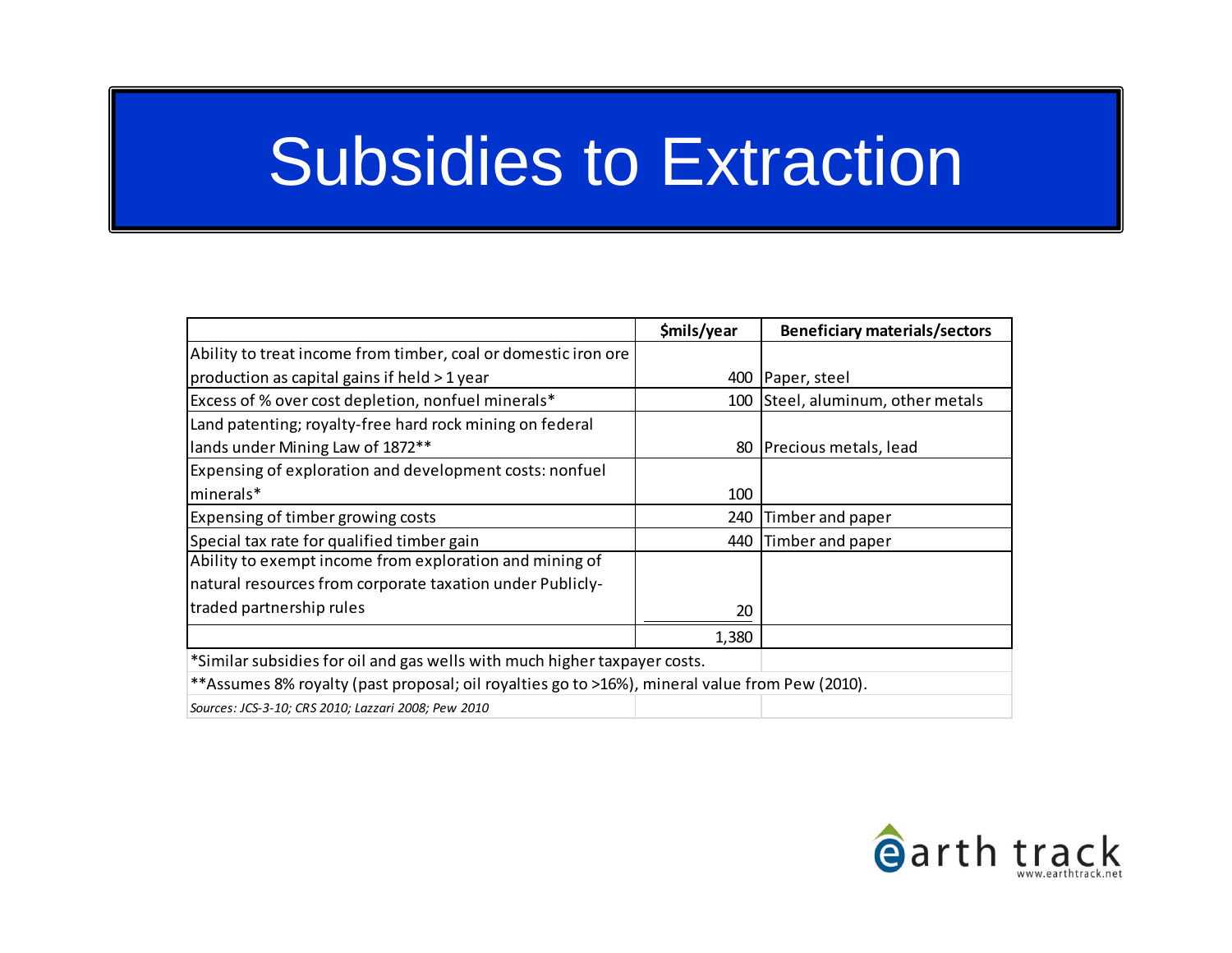# Percentage Depletion: Deducting More than You Paid

|                                                                        |                                                                    |                          | Rate, Foreign   |  |
|------------------------------------------------------------------------|--------------------------------------------------------------------|--------------------------|-----------------|--|
|                                                                        | <b>Relevant minerals</b>                                           | <b>Rate, US Deposits</b> | <b>Deposits</b> |  |
| <b>Steel</b>                                                           | Iron ore‡                                                          | 15%                      | 14%             |  |
|                                                                        | Coal‡                                                              | 10%                      | 10%             |  |
| <b>Aluminum</b>                                                        | Bauxite‡                                                           | 22%                      | 14%             |  |
| Glass                                                                  | Sand, limestone                                                    | 14%                      | 14%             |  |
| <b>Plastics</b>                                                        | Oil and gas*                                                       | 15%                      | 15%             |  |
|                                                                        | Coal                                                               | 10%                      | 10%             |  |
| <b>Cements</b>                                                         | Calcium carbonate‡                                                 | 14%                      | 14%             |  |
|                                                                        | Aggregates‡                                                        | Most are 5%              | Most are 5%     |  |
|                                                                        | Copper, lead, other                                                | Most are 22%; Cu is      |                 |  |
| <b>Electronics</b>                                                     | metals <sup>‡</sup>                                                | 15%                      | Most are 14%    |  |
|                                                                        |                                                                    |                          |                 |  |
| #Value on which tax break taken can include some additional processing |                                                                    |                          |                 |  |
|                                                                        | steps, not just value at mine mouth.                               |                          |                 |  |
|                                                                        | *Subject to more stringent limitations on use than other minerals. |                          |                 |  |
|                                                                        |                                                                    |                          |                 |  |
|                                                                        | Source: US Code Title 26 Sections 613, 613A                        |                          |                 |  |

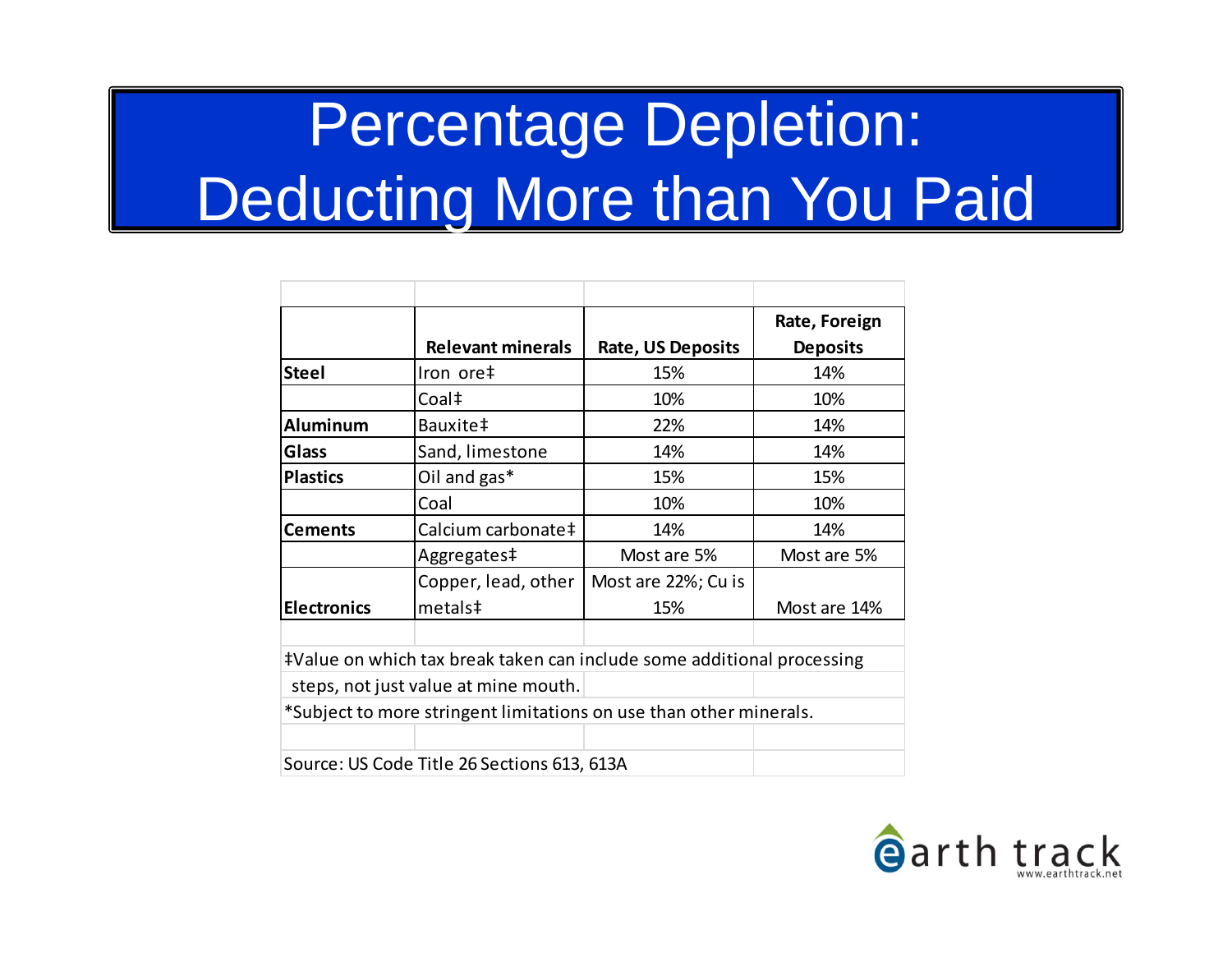# Subsidies to Land Reclamation

|                                                                              | \$mils/year               | <b>Beneficiary materials/sectors</b> |
|------------------------------------------------------------------------------|---------------------------|--------------------------------------|
| Ability to deduct mining reclamation reserves prior to                       |                           |                                      |
| performance of closure activities                                            | 40                        |                                      |
| Amortization and expensing of reforestation expenditures                     | 240                       | Timber and paper                     |
| Inadequate bonding for mine closure and reclamation, public and private land |                           |                                      |
|                                                                              |                           | Value for hard rock mines only;      |
|                                                                              |                           | coal and oil and gas wells much      |
| Already paid by taxpayers since 1998                                         |                           | 2,600   higher.                      |
|                                                                              |                           | Value for hard rock mines only;      |
|                                                                              |                           | coal and oil and gas wells much      |
| <b>Residual liabilities</b>                                                  | 20,000 - 84,000   higher. |                                      |
| Sources: JCS-3-10; Pew, 2010; Earthworks, 2011.                              |                           |                                      |

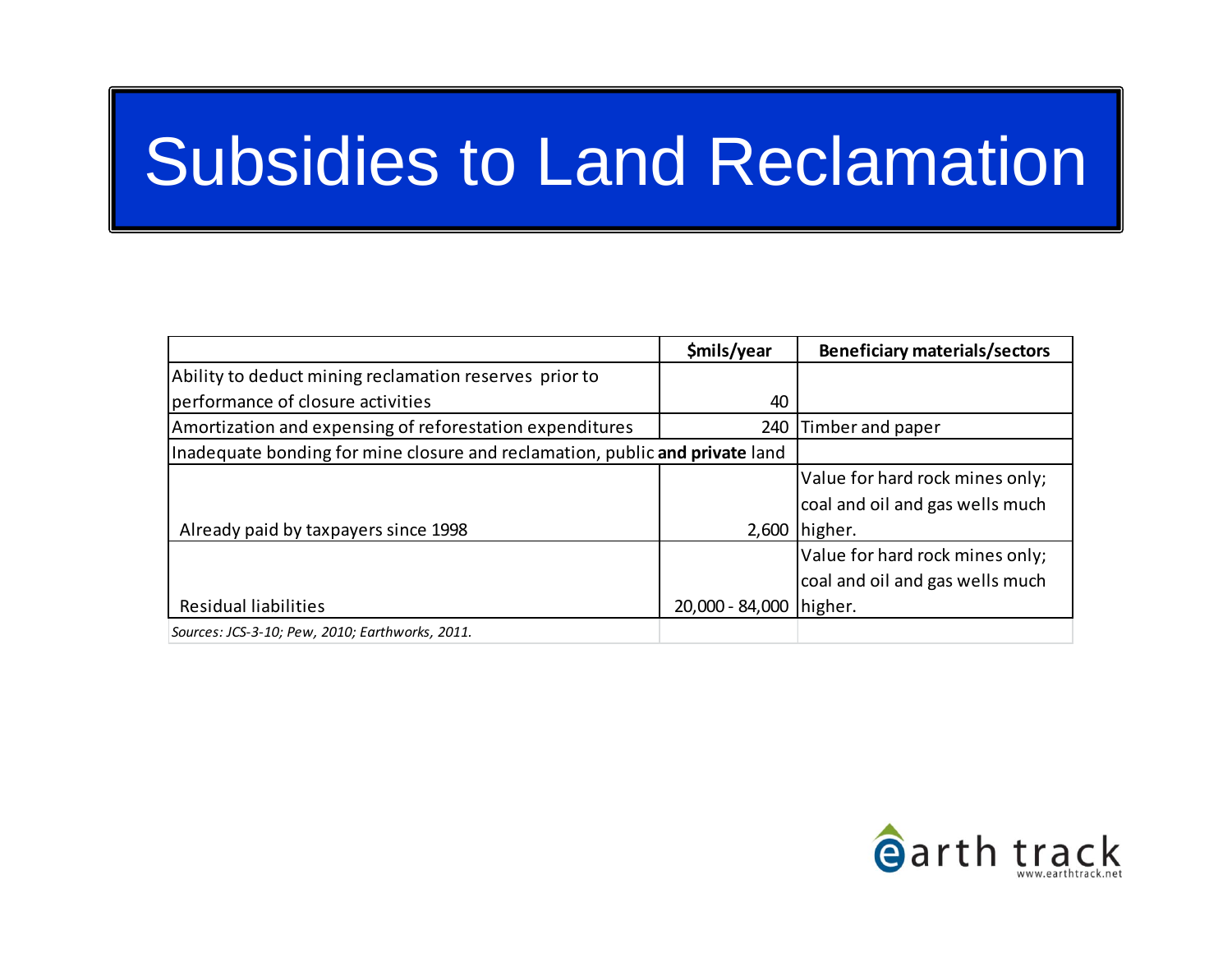# Subsidies to Capital: Accelerated Depreciation

|                                                         | <b>Depreciation</b> |               |
|---------------------------------------------------------|---------------------|---------------|
| <b>Description (IRS Class Number)</b>                   | Period (Yrs)        | <b>Method</b> |
| Extraction                                              |                     |               |
| Mining (10.0); O&G exploration and production (13.2)    | 7                   | 200% DB       |
| Offshore drilling (13.0); O&G well drilling (13.1);     |                     |               |
| Cutting of timber (24.1)                                | 5                   | 200% DB       |
| Production                                              |                     |               |
| Carpets (22.3); Chemicals and Allied Products (28.0)    | 5                   | 200% DB       |
| Pulp and Paper (26.1); Rubber (30.1); Finished Plastic  |                     |               |
| (30.2); Glass (32.1); Primary Nonferrous Metals (33.2); |                     |               |
| Primary Steel Mill (33.4)                               | 7                   | 200% DB       |
| Cement (32.2)                                           | 15                  | 150% DB       |
| Waste management                                        |                     |               |
| Waste reduction and resource recovery plants (49.5)     | 7                   | 200% DB       |
| Conversion of biomass into energy (not assigned)        | 5                   | 200% DB       |
| Source: IRS, Publication 946, April 2011                |                     |               |

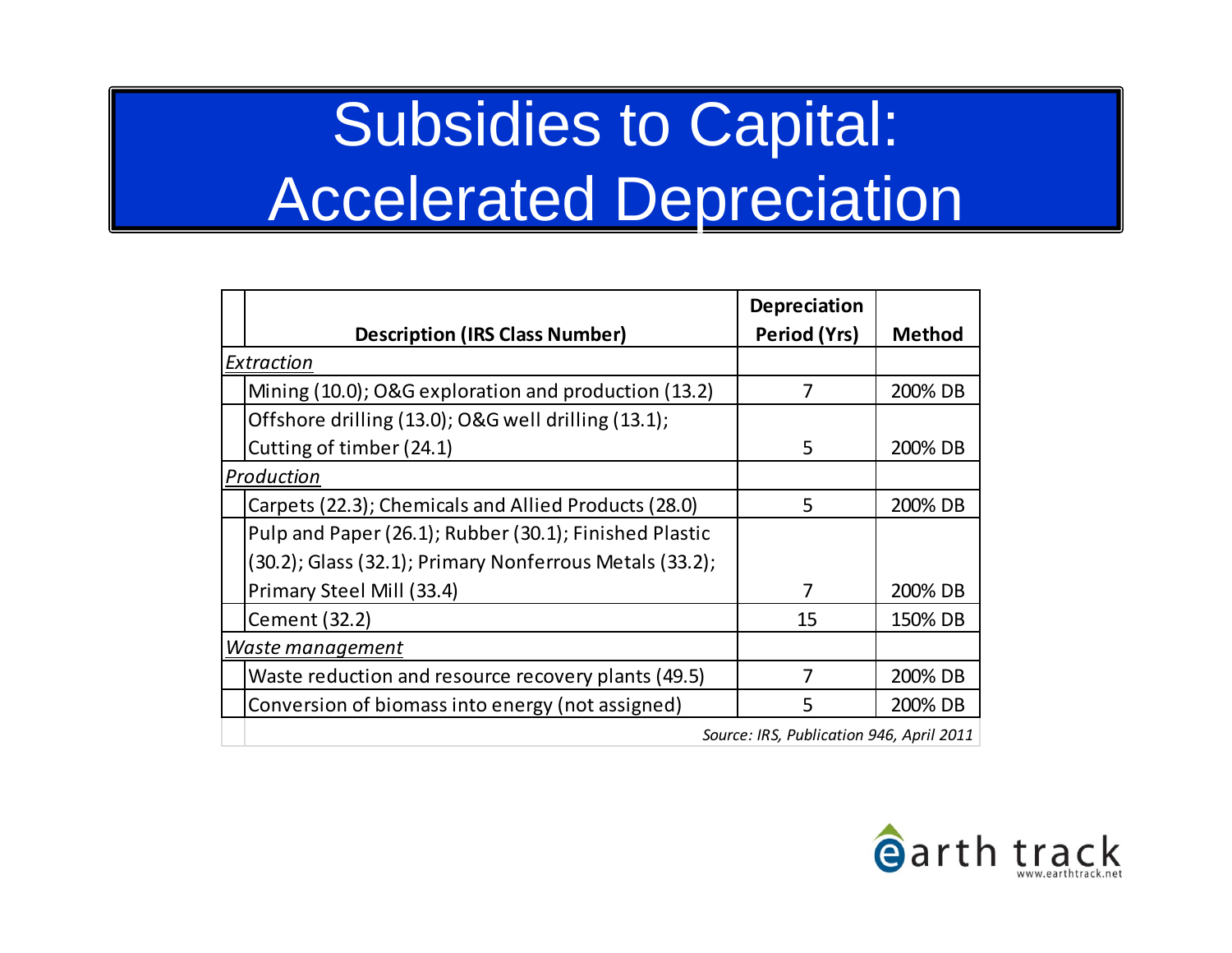## Subsidies to Capital: Tax-Exempt Bonds

- Municipal bonds, private activity bonds (PABs) main sources.
	- Solid waste disposal sites have been eligible since 1954.
	- – Eligible facilities include portions of manufacturing processes (e.g., at ethanol plants).
	- Some recycling facilities (so long as 65% of incoming stream has no market value) became eligible in last few years; still limited access.
	- Clean Renewable Energy Bonds: tax credit bonds open to LFGTE, WTE; not to recycling.
- Municipal debt: public ownership of landfills has been fairly common; not so for MRFs, WTE.
- Issuances/year to solid waste not broken out separately; likely > \$100m/year.

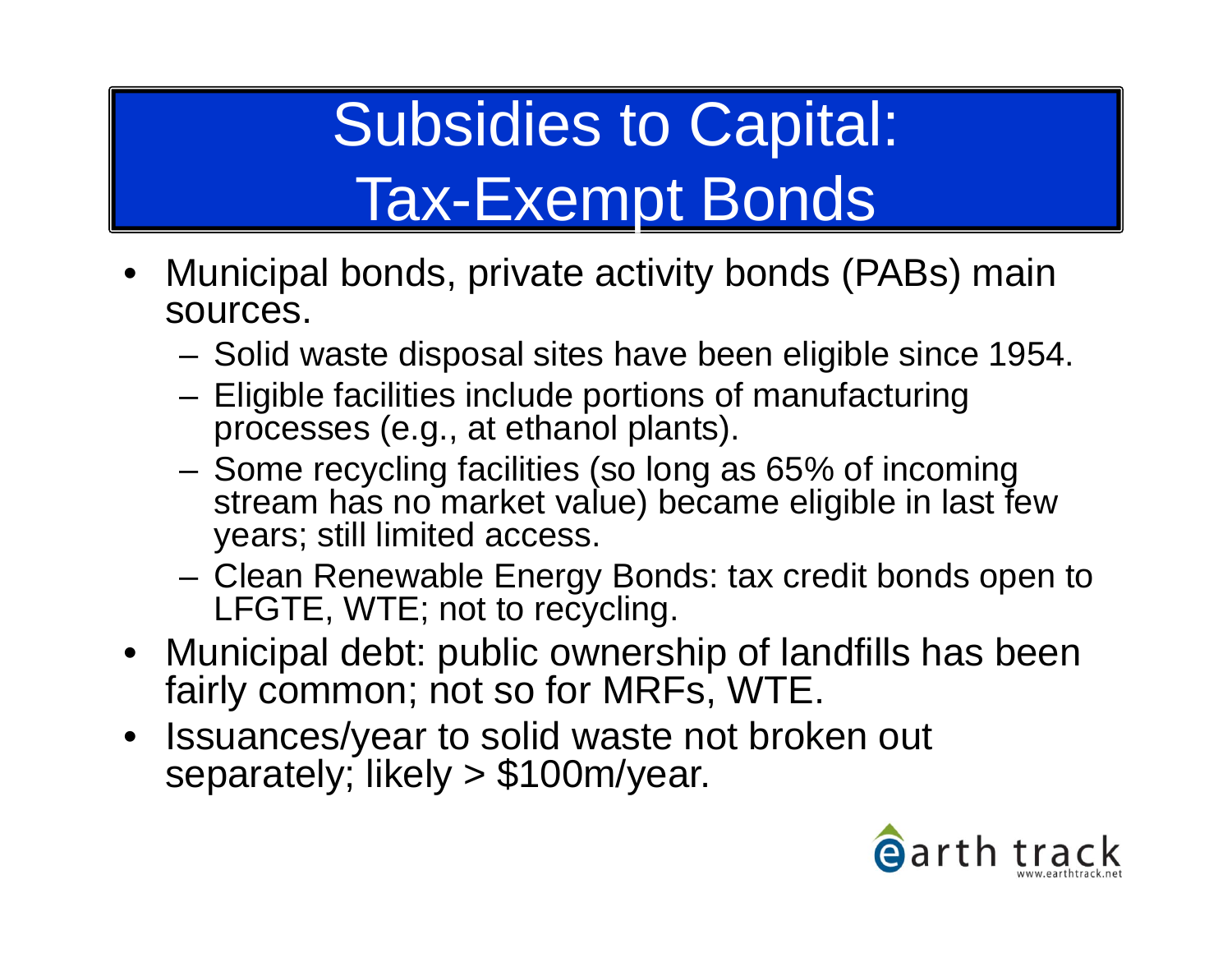#### Burn, Baby, Burn: Tax Credits for Using Recyclables as Fuel

- • **Open-loop biomass:** Solid wood waste, pallets, crates, clean construction wastes, landscape trimmings; excludes paper "commonly recycled" (1.1 c/kWh for 2011).
- • **Agricultural wastes:** manure and litter from cows, pigs, poultry, sheep (1.1 c/kWh for 2011).
- $\bullet$  **Steel industry fuel:** "refined" coal waste sludge used to manufacture coke (\$6.33/ton for 2011).
- $\bullet$  **Municipal solid waste:** wide open?
	- WTE plants;
	- Landfill gas; PLUS:

"…any garbage, refuse, sludge from a waste treatment plant, water supply treatment plant, or air pollution control facility and other discarded material, including solid, liquid, semisolid, or contained gaseous material resulting from industrial, commercial, mining, and agricultural operations, and from community activities, but does not include…" domestic sewage, irrigation return flows, point source discharges from industrial facilities, or special nuclear byproducts. (42 USC 6903).

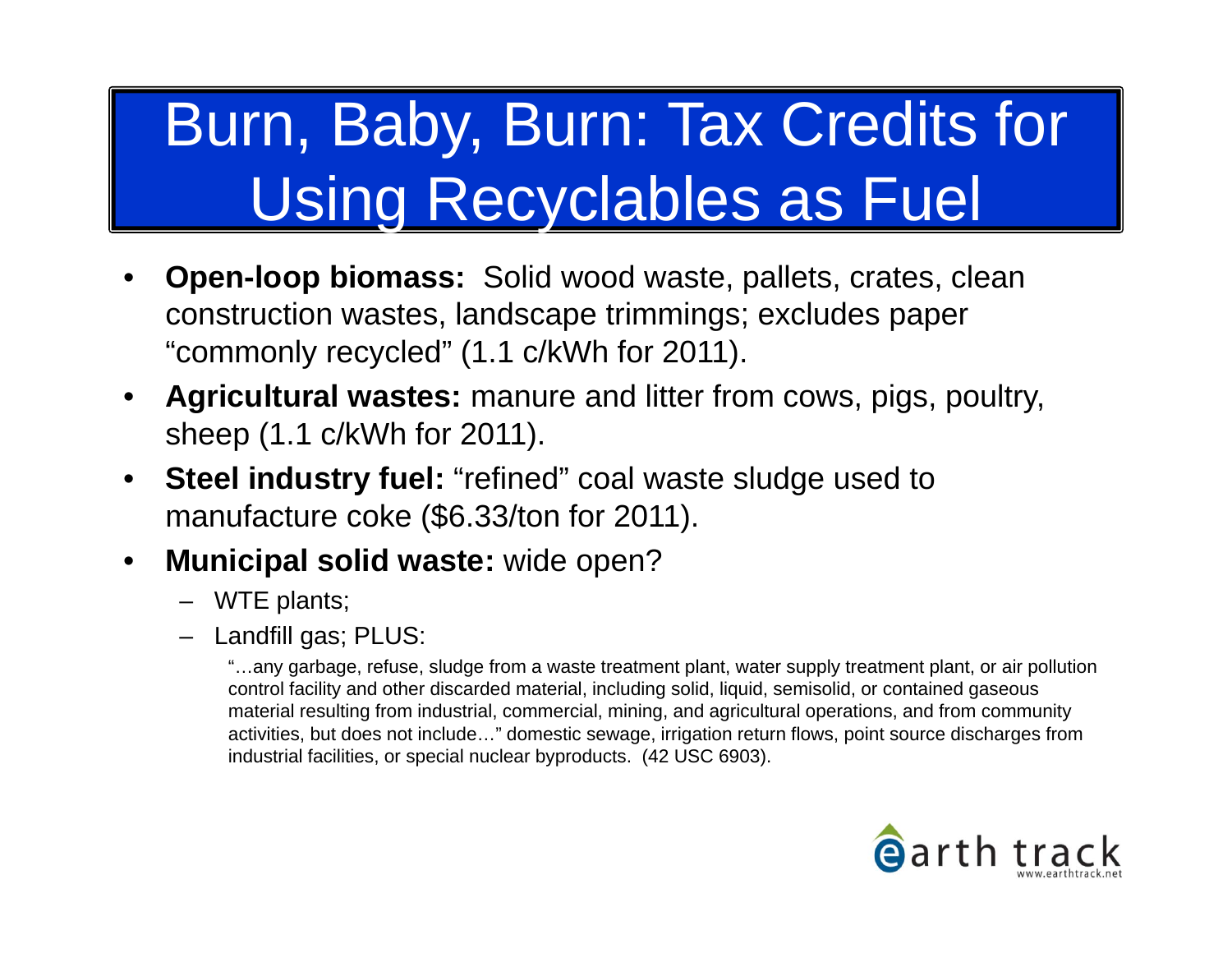# Landfills & WTE Subsidies

- $\bullet$ Accelerated depreciation and tax-exempt bonds
- $\bullet$ EPA Landfill Methane Outreach Program: 17 years of promotion.
- $\bullet$  Federal renewable electricity PTC:
	- Landfills: 13 billion kWh year of electricity (LMOP) would generate roughly \$140m/year in federal PTCs.
	- WTE: 22 million kWh year of electricity would generate about \$24m/year in federal PTCs.
- State renewable energy portfolio standards
	- 36 states have RPS programs that landfill gas qualifies for (LMOP).
	- REC values \$5-50/MWH (0.5-5 c/kWh).
	- If all projects get average of this range (2.75 c/kWh), RECs provide<br>another \$350m/year in subsidies to landfilling.
	- No data on WTE amounts.
- • Fugitive methane releases remain a large and under-characterized problem.

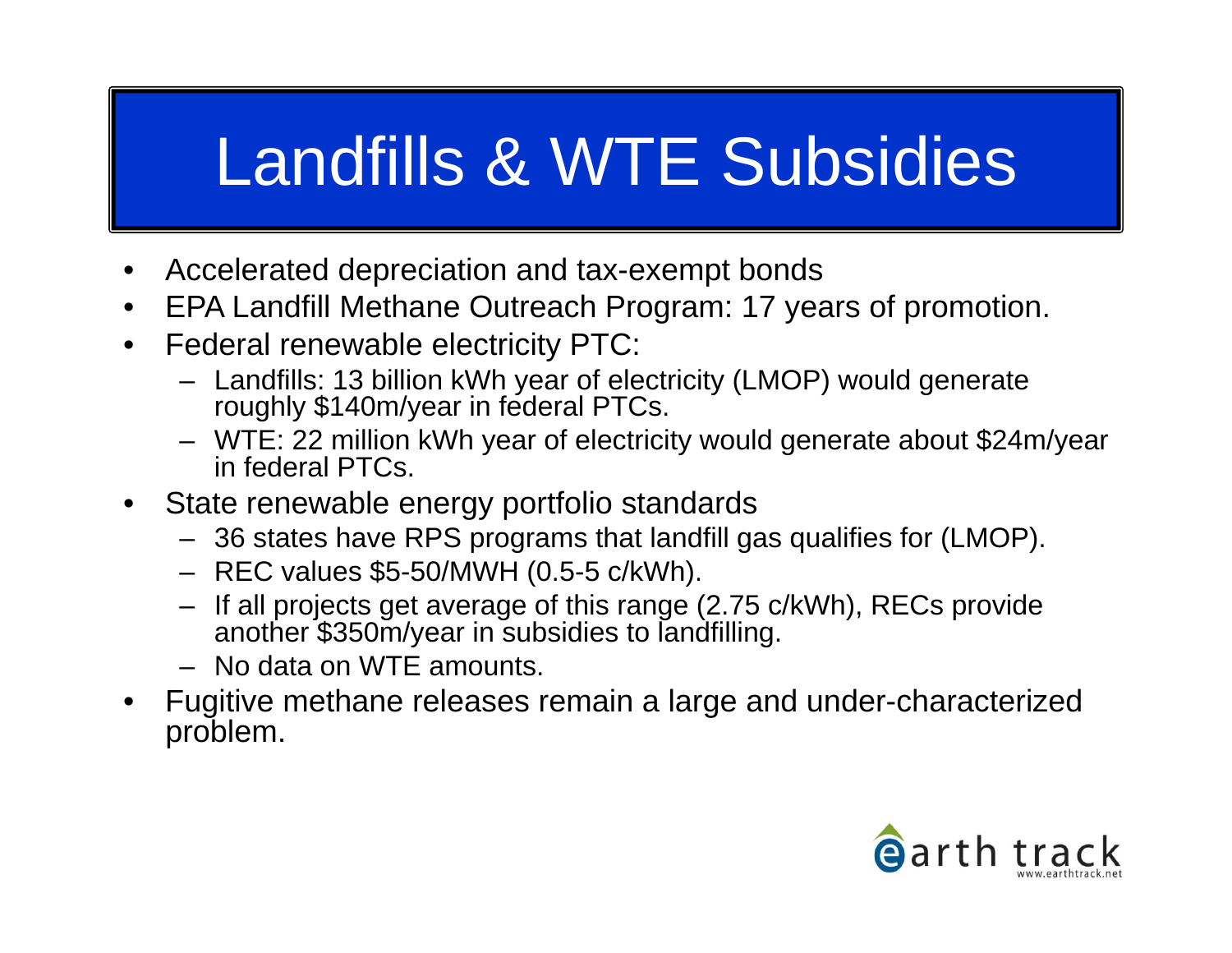#### Black Liquor Subsidies: Money for Nothing

- • Recovery boilers: old technology in widespread use.
- Alternative Fuel Mixture tax credit:
	- 50 cpg; new liquid fuels from biomass.
	- –Black liquor with a bit of diesel met the regs.
	- \$4 billion in refundable credits claimed by virgin paper mills through end of 2009 *(Mufson, Wash. Post).*
	- –Congress finally shut the loophole.
- Cellulosic tax credit is newest loophole: >\$500 million claimed by mills for 2010 *(Mufson, Wash. Post).*